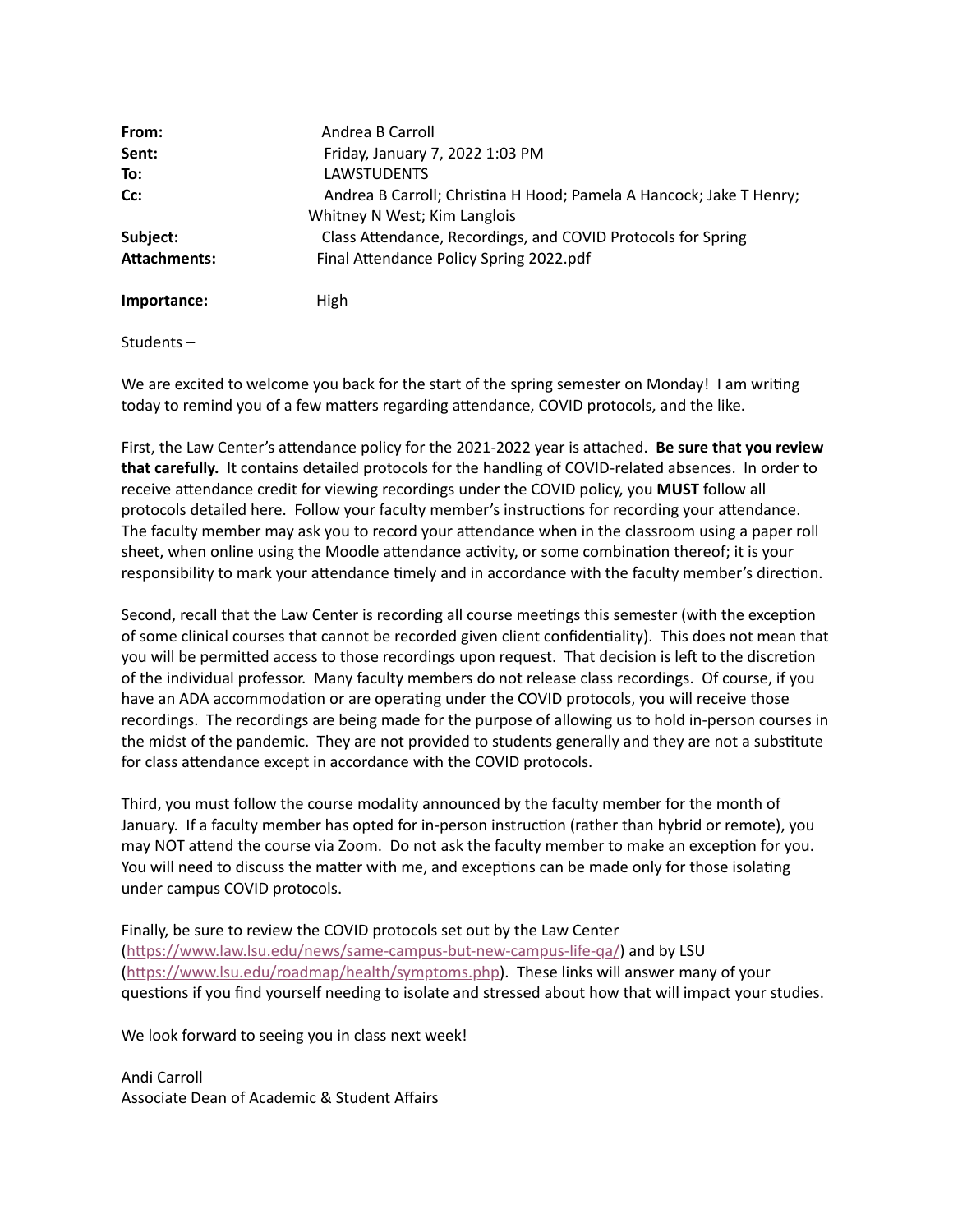Donna W. Lee Professor of Family Law & C.E. Laborde, Jr. Professor of Law LSU Law School 450 Law Center Baton Rouge, LA 70803 (225) 578-4254 [acarroll@law.lsu.edu](mailto:acarroll@law.lsu.edu) View my research at: [http://ssrn.com/author=352675](https://nam04.safelinks.protection.outlook.com/?url=http%3A%2F%2Fssrn.com%2Fauthor%3D352675&data=04%7C01%7Cchood1%40lsu.edu%7C16f7183e32f0407d7e1808d9d21055f5%7C2d4dad3f50ae47d983a09ae2b1f466f8%7C0%7C0%7C637771790126143332%7CUnknown%7CTWFpbGZsb3d8eyJWIjoiMC4wLjAwMDAiLCJQIjoiV2luMzIiLCJBTiI6Ik1haWwiLCJXVCI6Mn0%3D%7C3000&sdata=plNBzY%2BaUTSoKo%2FTKazhfyk2yoJNCMTGQxVUgccECkk%3D&reserved=0)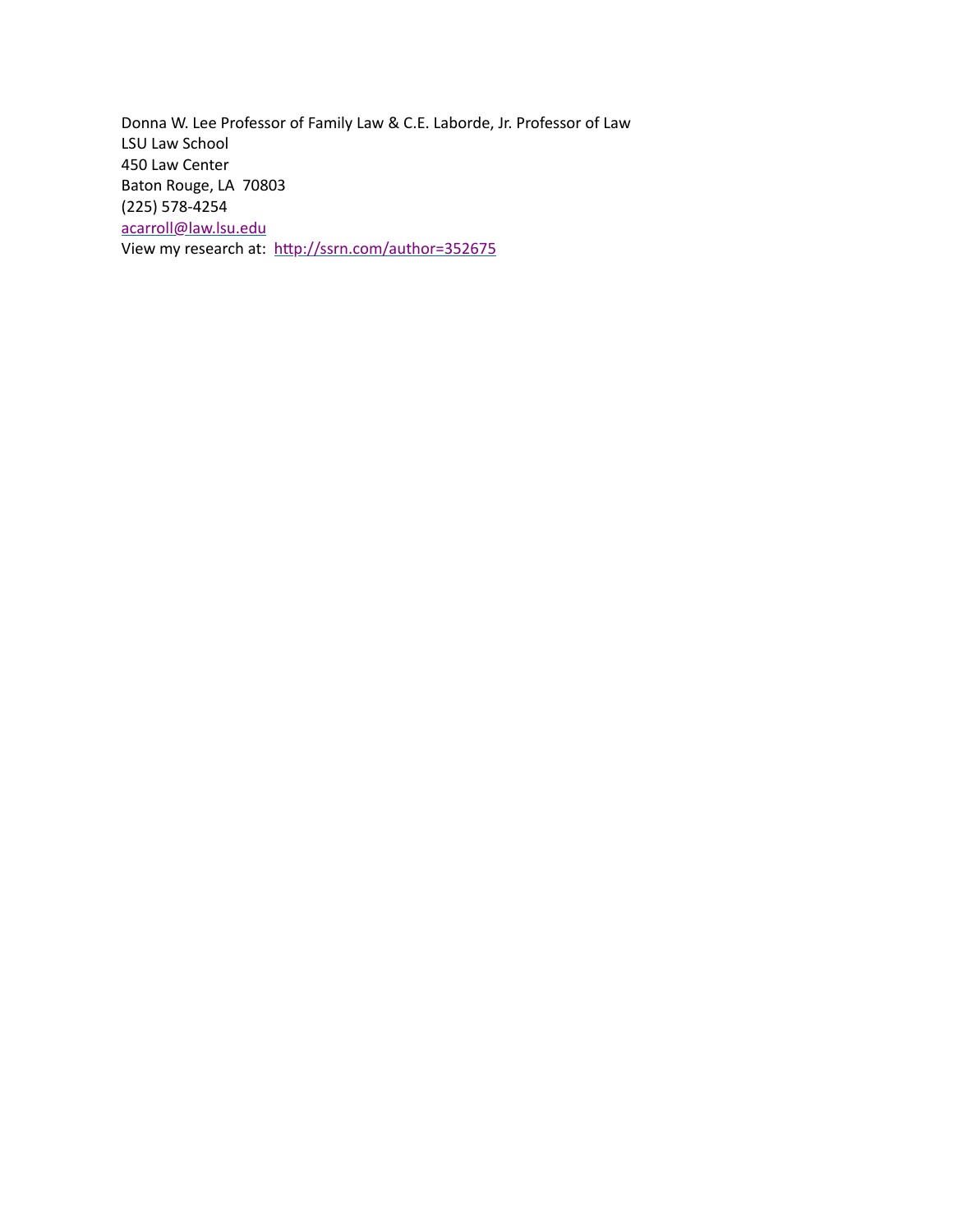# **2021-2022 LAW CENTER ATTENDANCE POLICY**

Students in face-to-face courses must attend class meetings in person.

Students in fully synchronous online courses must attend class meetings online and in real time.

### **COVID-Related Absences**

Students who test positive for COVID-19, who are required to quarantine due to exposure to a COVID-19 positive individual, or who are the primary caregiver for a child who has tested positive for COVID-19 or a child who is required to quarantine due to exposure to a COVID-19 positive individual should fill out the COVID reporting form on the LSU Law Center website, complete the LSU symptom tracker, and notify the Associate Dean of Student and Academic Affairs immediately. Students who are experiencing symptoms of COVID-19 should refrain from coming to class, test for COVID-19 instead of coming to campus, notify the Associate Dean of Student & Academic Affairs immediately, and provide the Associate Dean a copy of proof of testing when available. Students who have complied with all of the above requirements will be provided a copy of class recordings for these absences, and must certify to the Associate Dean that they viewed those recordings in their entirety within 21 days of the recorded session. (Alternatives to certifying attendance by viewing recordings should be arranged with the professor and approved by the Associate Dean for clinical courses in light of client confidentiality.) Students who exceed absences in a course and have COVID-related absences should notify the Associate Dean of Student and Academic Affairs and provide documentation of compliance with all COVID-19 related absence protocols. The Associate Dean will present the student's request to remain enrolled in the course to the Executive Committee for consideration. The Executive Committee shall employ a rebuttable presumption that COVID-19-related absences meeting Law Center protocols be excused. (This presumption applies even when a student refrains from coming to campus because of COVID-19 symptoms, tests on that day, and receives a negative test result.)

### **Hurricane Ida-Related Makeup Classes and Absences**

Classes canceled from August 30-September 3 for Hurricane Ida must be made up as necessary to comply with [PS-45LC.](https://www.law.lsu.edu/hrm/files/2013/04/PS45LCCreditHourPolicyStatement-20170120.pdf) These makeup sessions must be completed by faculty by October 15. Faculty members retain discretion to determine the format of makeup sessions. However, if live makeup sessions are to be held, students must be permitted to attend those live classes either in person or to watch recordings and receive attendance credit by certifying their attendance to the professor after viewing makeup class recordings in their entirety within 21 days of the recorded session.

Students who have experienced substantial personal impacts resulting from Hurricane Ida that affect the student's ability to attend live classes between September 7 and September 28 may request the ability either 1) to received attendance credit by attending classes remotely and in real time via Zoom; or 2) to receive attendance credit by certifying their attendance to the professor after viewing makeup class recordings in their entirety within 21 days of the recorded session. (Alternatives to certifying attendance by attending remotely and by viewing recordings should be arranged with the professor and approved by the Associate Dean for clinical courses in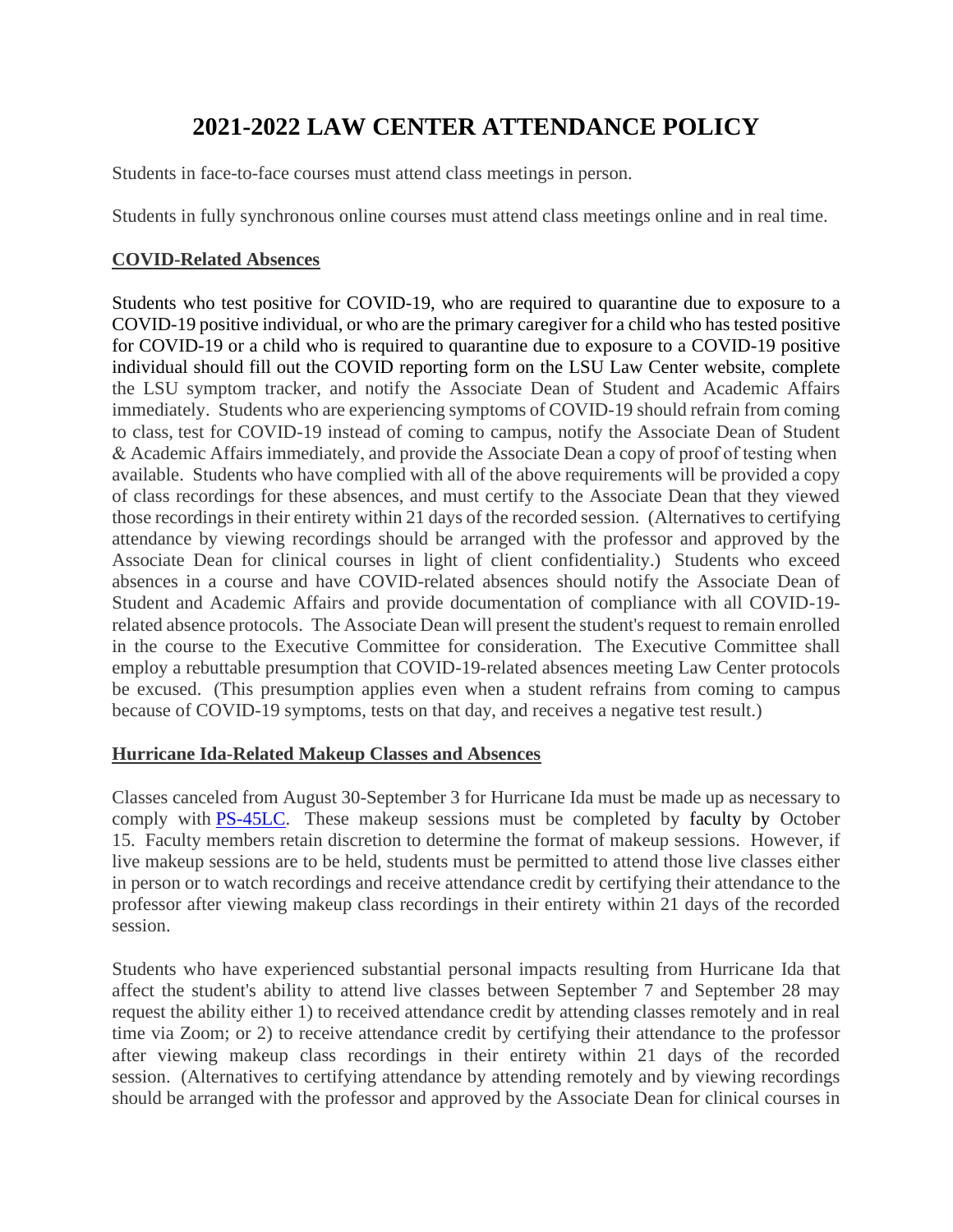light of client confidentiality.) These detailed requests shall be provided to the Associate Dean of Student and Academic Affairs for consideration.

Students shall not exceed the number of absences prescribed below.

### **Fall and Spring Semesters**

- 3-hour courses that meet 3 times/week 9 class absences
- 3-hour courses that meet 2 times/week 7 class absences
- 3-hour courses that meet 1 time/week 3 class absences
- 2-hour courses that meet 2 times/week 7 class absences
- 2-hour courses that meet 1 time/week 3 class absences
- 4-hour courses that meet 4 times/week 14 class absences
- 4-hour courses that meet 3 times/week 10 class absences
- Legal Research and Writing (LAW 5021 and LAW 5022) 5 class absences
- Appellate Practice and Procedure (LAW 5609) 5 class absences

### **Courses Taught by Visiting Scholars**

- 1-hour course that meets 3 weeks (6 classes) 1 class absence.
- 2-hour courses that meet 6 weeks (12 classes) 2 class absences.

#### **Summer Courses**

- 3-hour courses that meet 5 times/week—8 class absences.
- 2-hour courses that meet 5 times/week—6 class absences.

### **Summer in France Program**

- 1-hour course 1 absence
- 3-hour course 3 absences

### **Fully Asynchronous and Partially Asynchronous Online Courses**

In a fully asynchronous online course, the attendance requirement is based upon completing coursework. Students in fully asynchronous online courses must complete, at a minimum, 75% of the coursework for the course. The course instructor shall determine the coursework that students must complete to satisfy this requirement and shall be responsible for determining whether a student has satisfied it.

In a partially asynchronous online course, students must (a) attend 75% of face-to-face or synchronous online class meetings and (b) complete, at a minimum, 75% of the coursework for the course. The course instructor shall determine the coursework that students must complete to satisfy this requirement and shall be responsible for determining whether a student has satisfied it. For purposes of this policy, a partially asynchronous online course is one that combines regularly scheduled face-to-face or online synchronous class meetings with asynchronous online components that replace more than 25% of the regularly scheduled classroom sessions or direct faculty instruction.